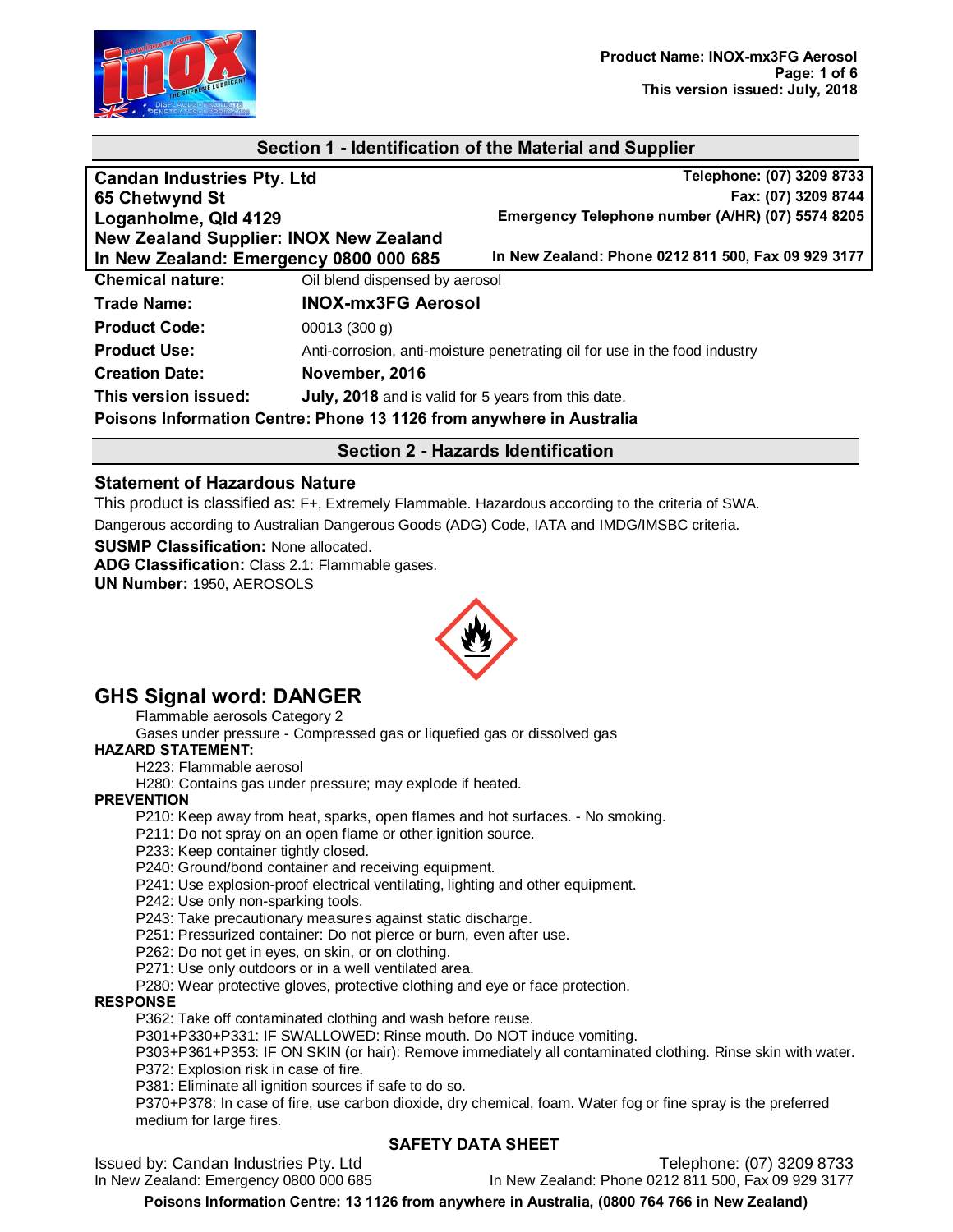

#### **STORAGE**

P403: Store in a well-ventilated place.

P410+P412: Store below 30°C, protect from direct sunlight and do not expose to temperatures exceeding 50°C.

#### **DISPOSAL**

P501: If they can not be recycled, dispose of contents to an approved waste disposal plant and containers to landfill (see Section 13 of this SDS).

#### **Statement of Hazardous Nature (New Zealand)**

HSR002515 Aerosols (Flammable) Group Standard 2006

2.1.2A: Flammable aerosol.

6.3B: Substances that are mildly irritating to the skin.

**DG Classification:** Classified as a Dangerous Good for transport in accordance with the Land Transport Rule Dangerous Goods 2005 and NZS 5433:2007.

#### **Emergency Overview**

**Physical Description & Colour: Clear light tan liquid** 

**Odour:** Mild odour.

**Major Health Hazards:** no significant risk factors have been found for this product.

| <b>Section 3 - Composition/Information on Ingredients</b> |               |         |                |                           |
|-----------------------------------------------------------|---------------|---------|----------------|---------------------------|
| Ingredients                                               | <b>CAS No</b> | Conc, % | TWA $(mg/m^3)$ | STEL (mg/m <sup>3</sup> ) |
| <b>Butane</b>                                             | 106-97-8      | $30$    | 1900           | not set                   |
| Propane                                                   | 74-98-6       | <10     | not set        | not set                   |
| Liquid hydrocarbon                                        | secret        | <5      | not set        | not set                   |
| Other non hazardous ingredients                           | secret        | to 100  | not set        | not set                   |

This is a commercial product whose exact ratio of components may vary slightly. Minor quantities of other non hazardous ingredients are also possible.

The SWA TWA exposure value is the average airborne concentration of a particular substance when calculated over a normal 8 hour working day for a 5 day working week. The STEL (Short Term Exposure Limit) is an exposure value that may be equalled (but should not be exceeded) for no longer than 15 minutes and should not be repeated more than 4 times per day. There should be at least 60 minutes between successive exposures at the STEL. The term "peak "is used when the TWA limit, because of the rapid action of the substance, should never be exceeded, even briefly.

## **Section 4 - First Aid Measures**

## **General Information:**

You should call The Poisons Information Centre if you feel that you may have been poisoned, burned or irritated by this product. The number is 13 1126 from anywhere in Australia (0800 764 766 in New Zealand) and is available at all times. Have this SDS with you when you call.

**Inhalation:** No first aid measures normally required. However, if inhalation has occurred, and irritation has developed, remove to fresh air and observe until recovered. If irritation becomes painful or persists more than about 30 minutes, seek medical advice.

**Skin Contact:** Irritation is unlikely. However, if irritation does occur, flush with lukewarm, gently flowing water for 5 minutes or until chemical is removed.

**Eye Contact:** Immediately flush the contaminated eye(s) with lukewarm, gently flowing water for 5 minutes or until the product is removed, while holding the eyelid(s) open. Obtain medical advice immediately if irritation occurs. Take special care if exposed person is wearing contact lenses.

**Ingestion:** If product is swallowed or gets in mouth, do NOT induce vomiting; wash mouth with water and give some water to drink. If symptoms develop, or if in doubt contact a Poisons Information Centre or a doctor.

# **Section 5 - Fire Fighting Measures**

**Fire and Explosion Hazards**: The major hazard in fires is usually inhalation of heated and toxic or oxygen deficient (or both), fire gases. There is a moderate risk of an explosion from this product if commercial quantities are involved in a fire. Firefighters should take care and appropriate precautions.

Fire decomposition products from this product may be toxic if inhaled. Take appropriate protective measures. **Extinguishing Media:** In case of fire, use carbon dioxide, dry chemical, foam. Water fog or fine spray is the preferred medium for large fires. Try to contain spills, minimise spillage entering drains or water courses.

#### **SAFETY DATA SHEET**

Issued by: Candan Industries Pty. Ltd<br>In New Zealand: Phone 0212 811 500, Fax 09 929 3177<br>In New Zealand: Phone 0212 811 500, Fax 09 929 3177

In New Zealand: Phone 0212 811 500, Fax 09 929 3177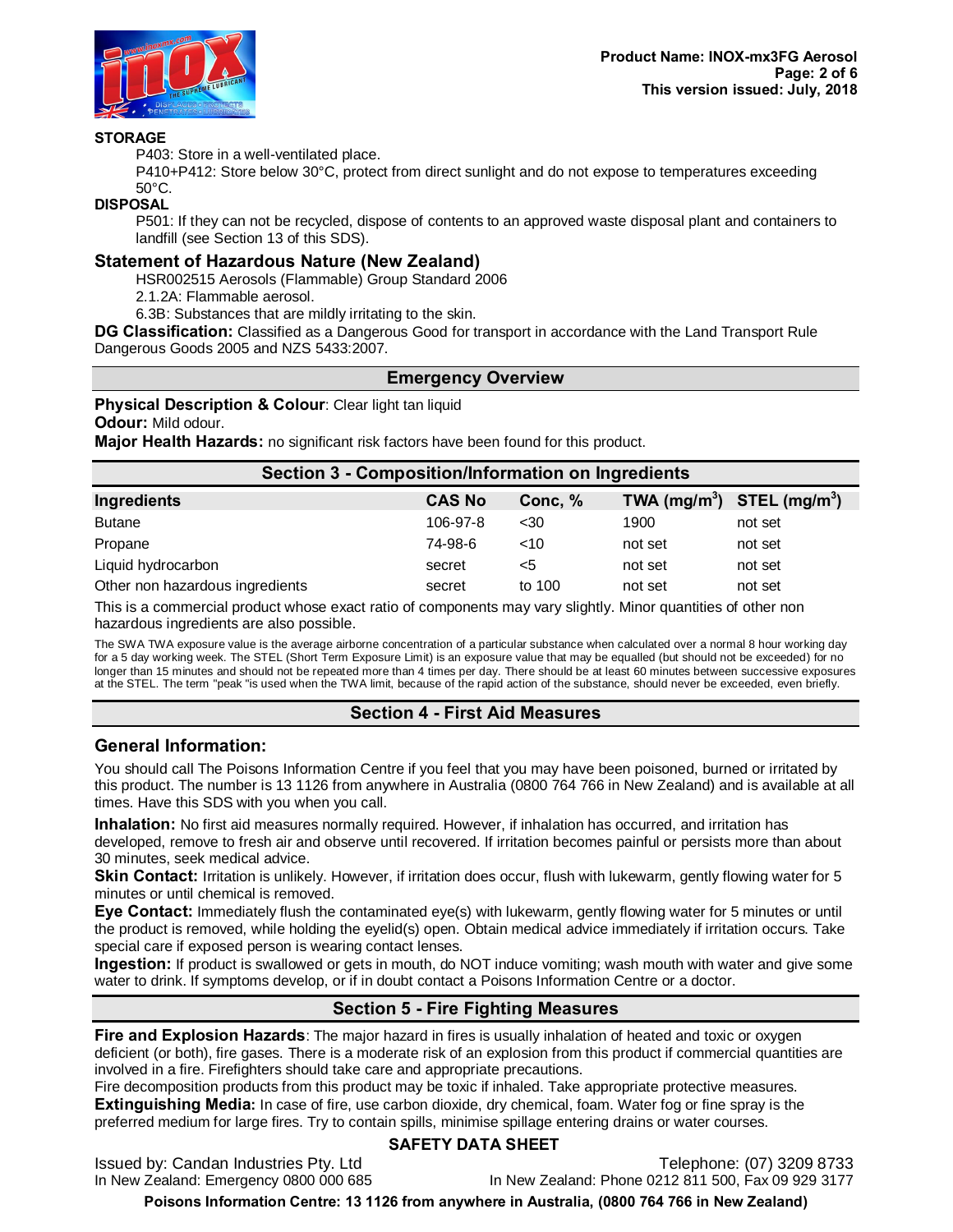

**Fire Fighting:** If a significant quantity of this product is involved in a fire, call the fire brigade. There is a danger of a violent reaction or explosion if significant quantities of this product are involved in a fire. Recommended personal protective equipment is full fire kit and breathing apparatus.

**Upper Flammability Limit:** Not available **Lower Flammability Limit:** <4% **Autoignition temperature:** No data. **Flammability Class:** No data.

**Flash point:** Propellant is flammable. Dispensed product has a flash point of 182°C when propellant gas has dissipated.

#### **Section 6 - Accidental Release Measures**

**Accidental release:** This product is sold in small packages, and the accidental release from one of these is not usually a cause for concern. For minor spills, clean up, rinsing to sewer and put empty container in garbage. Although no special protective clothing is normally necessary because of occasional minor contact with this product, it is good practice to wear impermeable gloves when handling chemical products. In the event of a major spill, prevent spillage from entering drains or water courses and call emergency services.

## **Section 7 - Handling and Storage**

**Handling:** Keep exposure to this product to a minimum, and minimise the quantities kept in work areas. Check Section 8 of this SDS for details of personal protective measures, and make sure that those measures are followed. The measures detailed below under "Storage" should be followed during handling in order to minimise risks to persons using the product in the workplace. Also, avoid contact or contamination of product with incompatible materials listed in Section 10.

**Storage:** Store in a cool (below 30°C), well ventilated area. Protect from direct sunlight. Make sure that surrounding electrical devices and switches are suitable. Check containers and valves periodically for leaks. If you keep more than 25kg of flammable gases, you are probably required to license the premises or notify your Dangerous Goods authority. If you have any doubts, we suggest you contact your Dangerous Goods authority in order to clarify your obligations. Check packaging - there may be further storage instructions on the label.

# **Section 8 - Exposure Controls and Personal Protection**

The following Australian Standards will provide general advice regarding safety clothing and equipment:

Respiratory equipment: **AS/NZS 1715**, Protective Gloves: **AS 2161**, Occupational Protective Clothing: AS/NZS 4501 set 2008, Industrial Eye Protection: **AS1336** and **AS/NZS 1337**, Occupational Protective Footwear: **AS/NZS2210**.

| <b>SWA Exposure Limits</b> | TWA ( $mg/m3$ ) | STEL (mg/m <sup>3</sup> ) |
|----------------------------|-----------------|---------------------------|
| <b>Butane</b>              | 1900            | not set                   |

No special equipment is usually needed when occasionally handling small quantities. The following instructions are for bulk handling or where regular exposure in an occupational setting occurs without proper containment systems. **Ventilation:** This product should only be used in a well ventilated area. If natural ventilation is inadequate, use of a fan is suggested.

**Eye Protection:** Eye protection such as protective glasses or goggles is recommended when this product is being used.

**Skin Protection:** The information at hand indicates that this product is not harmful and that normally no special skin protection is necessary. However, we suggest that you routinely avoid contact with all chemical products and that you wear suitable gloves (preferably elbow-length) when skin contact is likely.

**Protective Material Types:** There is no data that enables us to recommend any type except that it should be impermeable.

**Respirator:** Usually, no respirator is necessary when using this product. However, if you have any doubts consult the Australian Standard mentioned above. Otherwise, not normally necessary.

Safety deluge showers should, if practical, be provided near to where this product is being handled commercially.

#### **Section 9 - Physical and Chemical Properties:**

| <b>Physical Description &amp; colour:</b> Clear light tan liquid |
|------------------------------------------------------------------|
| Mild odour.                                                      |
| Not available.                                                   |
| -18°C $\,$                                                       |
|                                                                  |

#### **SAFETY DATA SHEET**

Issued by: Candan Industries Pty. Ltd<br>In New Zealand: Phone 0212 811 500, Fax 09 929 3177<br>In New Zealand: Phone 0212 811 500, Fax 09 929 3177

In New Zealand: Phone 0212 811 500, Fax 09 929 3177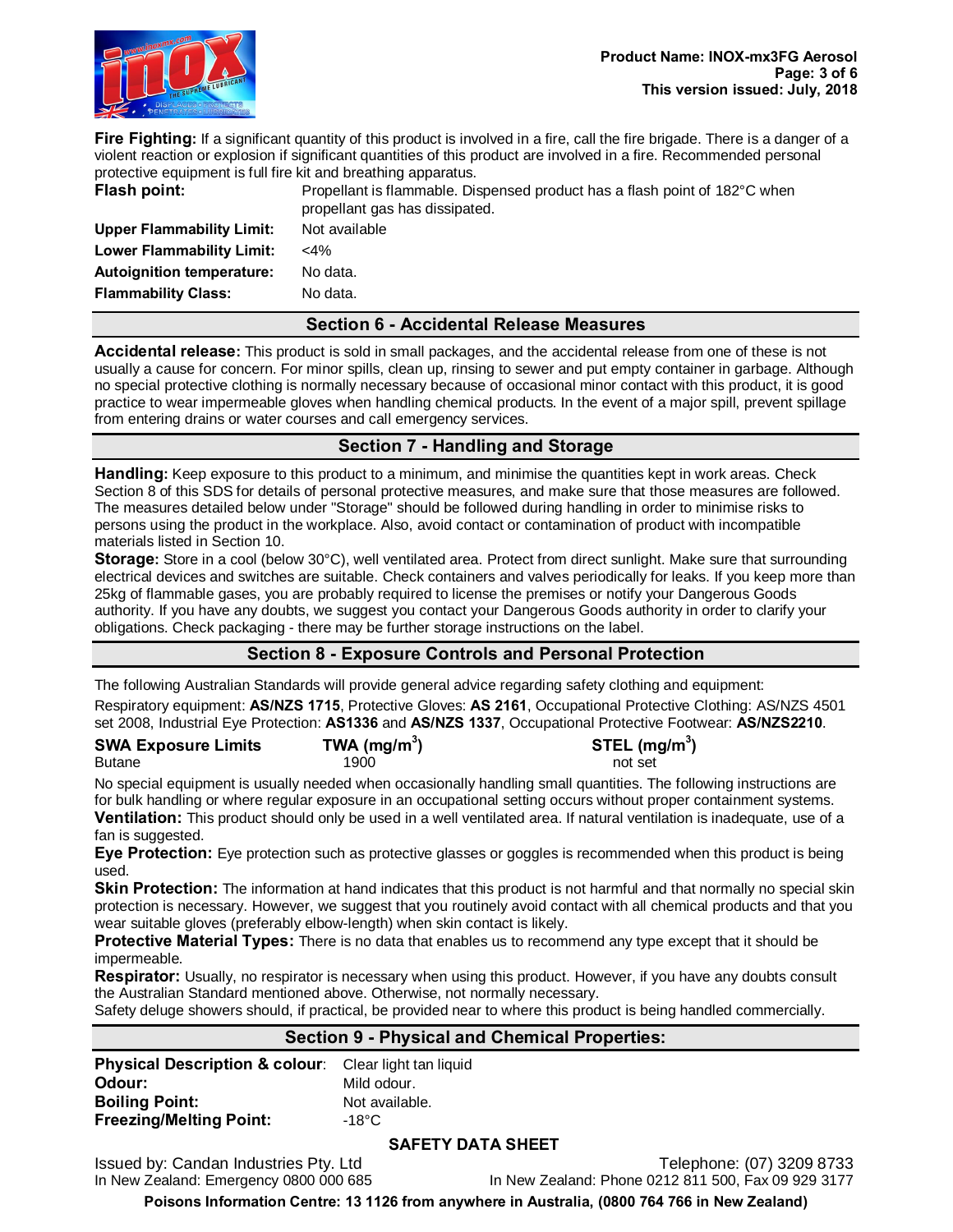

| <b>Volatiles:</b>                    | No data.                   |
|--------------------------------------|----------------------------|
|                                      |                            |
| <b>Vapour Pressure:</b>              | <6 kPa (dispensed product) |
| <b>Vapour Density:</b>               | No data.                   |
| <b>Specific Gravity:</b>             | 0.840 (dispensed product)  |
| <b>Water Solubility:</b>             | Negligible.                |
| pH:                                  | No data.                   |
| <b>Volatility:</b>                   | No data.                   |
| <b>Odour Threshold:</b>              | No data.                   |
| <b>Evaporation Rate:</b>             | No data.                   |
| <b>Coeff Oil/water Distribution:</b> | No data                    |
| <b>Autoignition temp:</b>            | No data.                   |

## **Section 10 - Stability and Reactivity**

**Reactivity:** This product is unlikely to react or decompose under normal storage conditions. However, if you have any doubts, contact the supplier for advice on shelf life properties.

**Conditions to Avoid:** Store below 30°C, protect from direct sunlight and do not expose to temperatures exceeding 50°C. Keep containers tightly closed. Keep containers and surrounding areas well ventilated. Keep away from sources of sparks or ignition. Any electrical equipment in the area of this product should be flame proofed. Protect this product from light.

**Incompatibilities:** strong oxidising agents, flammable liquids, corrosive materials.

**Fire Decomposition:** Combustion forms carbon dioxide, and if incomplete, carbon monoxide and possibly smoke. Water is also formed. Carbon monoxide poisoning produces headache, weakness, nausea, dizziness, confusion, dimness of vision, disturbance of judgment, and unconsciousness followed by coma and death.

**Polymerisation:** This product will not undergo polymerisation reactions.

## **Section 11 - Toxicological Information**

# **Local Effects:**

**Target Organs:** There is no data to hand indicating any particular target organs.

#### **Classification of Hazardous Ingredients**

#### Ingredient **Risk Phrases**

Propane No risk phrases.

- · Flammable gas category 1
- Gas under pressure

Naphtha (petroleum), Hydrotreated Heavy

· Aspiration hazard - category 1

# **Potential Health Effects**

## **Inhalation:**

**Short Term Exposure:** Available data indicates that this product is not harmful. However product may be mildly irritating, although unlikely to cause anything more than mild transient discomfort. Intentional misuse by deliberately concentrating and inhaling contents of aerosol containers can be harmful or fatal.

**Long Term Exposure:** No data for health effects associated with long term inhalation.

# **Skin Contact:**

**Short Term Exposure:** Major health effect from this product is misuse of the aerosol function. If sprayed continuously on skin or in eyes, it can cause frostbite.

**Long Term Exposure:** No data for health effects associated with long term skin exposure.

## **Eye Contact:**

**Short Term Exposure:** If sprayed directly in the eye, this product will irritate. If spraying is prolonged, it may cause damage through frostbite.

## **SAFETY DATA SHEET**

Issued by: Candan Industries Pty. Ltd<br>In New Zealand: Phone 0212 811 500, Fax 09 929 3177<br>In New Zealand: Phone 0212 811 500, Fax 09 929 3177

In New Zealand: Phone 0212 811 500, Fax 09 929 3177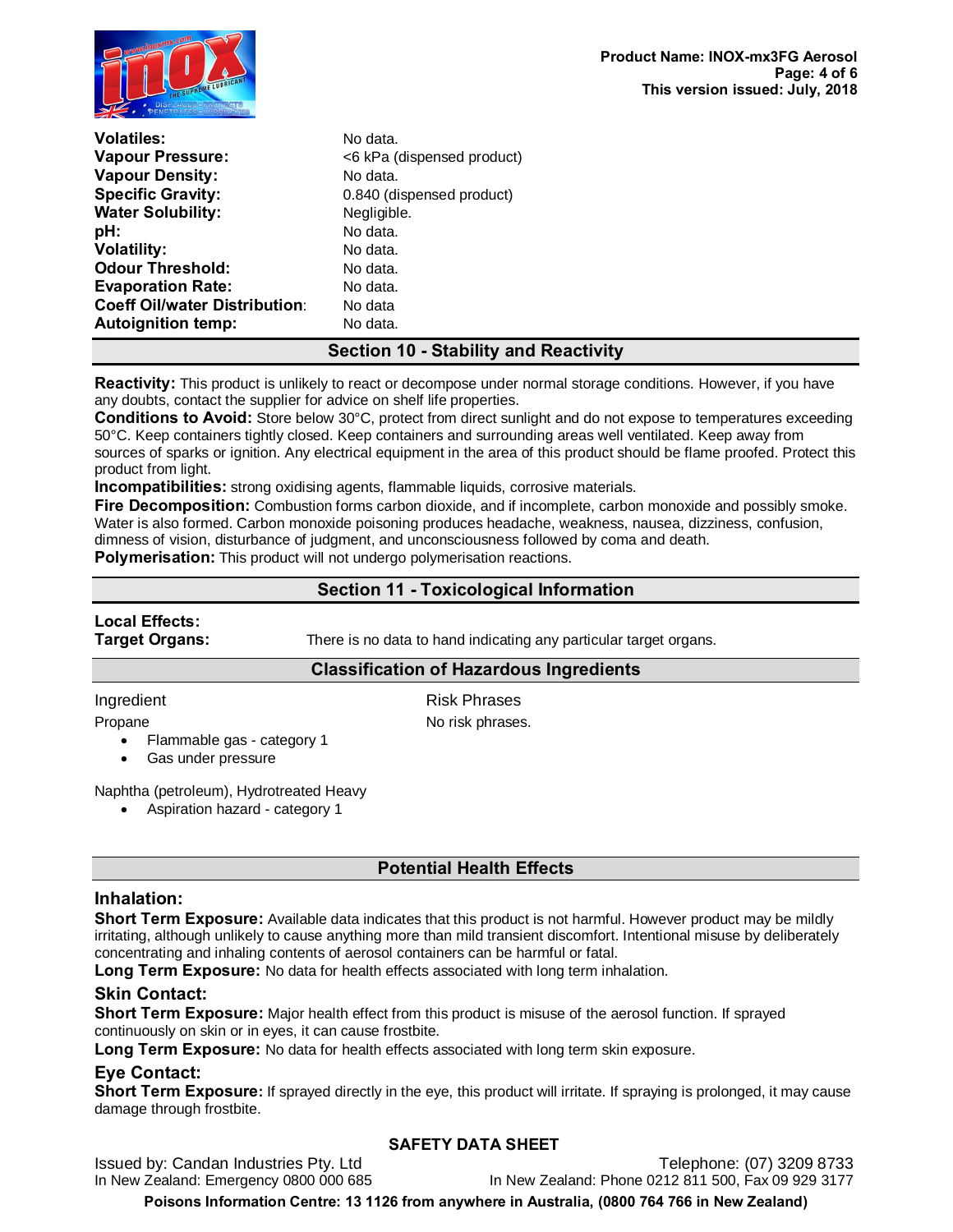

**Long Term Exposure:** No data for health effects associated with long term eye exposure.

#### **Ingestion:**

**Short Term Exposure:** Significant oral exposure is considered to be unlikely. This product, while believed to be not harmful, is likely to cause headache and gastric disturbance such as nausea and vomiting if ingested in significant quantities. However, this product may be irritating to mucous membranes but is unlikely to cause anything more than transient discomfort.

**Long Term Exposure:** No data for health effects associated with long term ingestion.

#### **Carcinogen Status:**

**SWA:** No significant ingredient is classified as carcinogenic by SWA.

**NTP:** No significant ingredient is classified as carcinogenic by NTP.

**IARC:** No significant ingredient is classified as carcinogenic by IARC.

## **Section 12 - Ecological Information**

Insufficient data to be sure of status.

# **Section 13 - Disposal Considerations**

**Disposal:** Dispose of small quantities and empty containers by wrapping with paper and putting in garbage. For larger quantities, if recycling or reclaiming is not possible, use a commercial waste disposal service. Do not puncture or incinerate aerosol cans, even when empty.

## **Section 14 - Transport Information**

## **Dangerous according to Australian Dangerous Goods (ADG) Code, IATA and IMDG/IMSBC criteria.**

**UN Number:** 1950, AEROSOLS

**Hazchem Code:** 2YE

**Special Provisions:** 63, 190, 277

**Limited quantities:** ADG 7 specifies a Limited Quantity value of 1000mL for this class of product.

**Dangerous Goods Class:** Class 2.1: Flammable gases.

**Packing Group:** Not set

#### **Packing Instruction:** P003

Class 2.1 Flammable gases shall not be loaded in the same vehicle or packed in the same freight container with Classes 1 (Explosives), 3 (Flammable Liquids) (where both flammable liquids and flammable gases are in bulk), 4.1 (Flammable Solids), 4.2 (Spontaneously Combustible Substances), 4.3 (Dangerous When Wet Substances), 5.1 (Oxidising Agents), 5.2 (Organic Peroxides), and 7 (Radioactive Substances). They may however be loaded in the same vehicle or packed in the same freight container with Classes 2.2 (Non-flammable Non-Toxic gases), 3 (Flammable liquids except where both flammable liquids and flammable gases are in bulk), 6 (Toxic Substances), 8 (Corrosive Substances) 9 (Miscellaneous dangerous goods), Foodstuffs and foodstuff empties.

#### **New Zealand**

Classified as Dangerous Goods for transport in accordance with the Land Transport Rule Dangerous Goods 2005 and NZS 5433:2007.

## **Section 15 - Regulatory Information**

**AICS:** All of the significant ingredients in this formulation are compliant with NICNAS regulations. **New Zealand:**

HSR002515 Aerosols (Flammable) Group Standard 2006

## **Section 16 - Other Information**

#### **This SDS contains only safety-related information. For other data see product literature.**

## **Acronyms:**

| <b>ADG Code</b>   | Australian Code for the Transport of Dangerous Goods by Road and Rail $(7th$ edition) |
|-------------------|---------------------------------------------------------------------------------------|
| AICS              | Australian Inventory of Chemical Substances                                           |
| <b>SWA</b>        | Safe Work Australia, formerly ASCC and NOHSC                                          |
| <b>CAS number</b> | Chemical Abstracts Service Registry Number                                            |

## **SAFETY DATA SHEET**

Issued by: Candan Industries Pty. Ltd<br>In New Zealand: Phone 0212 811 500, Fax 09 929 3177<br>In New Zealand: Phone 0212 811 500, Fax 09 929 3177

In New Zealand: Phone 0212 811 500, Fax 09 929 3177